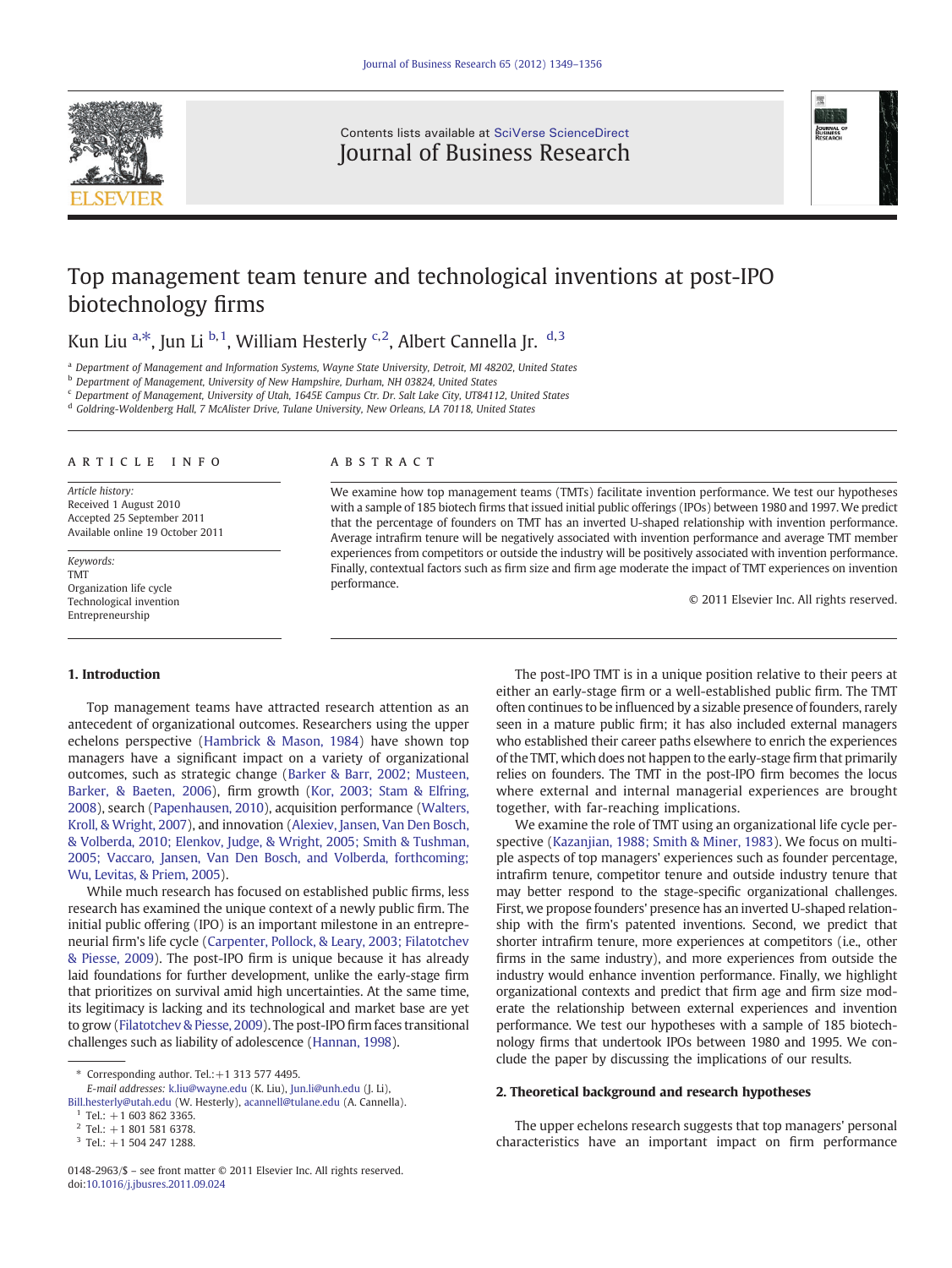[\(Hambrick & Mason, 1984\)](#page--1-0). The knowledge and prior experiences of senior executives affect decisions about internal resource allocations [\(Burgelman, 1991; Noda & Bower, 1996\)](#page--1-0). The influence of TMT knowledge and experiences is likely to be strong in the post-IPO firm. The post-IPO firm differs from both a mature public firm and an early-stage firm in three ways. First, the post-IPO firm faces a bigger community of stakeholders whose demands may influence its strategies because it now has a more dispersed owner group [\(Ritter & Welch,](#page--1-0) [2002\)](#page--1-0). The post-IPO firm needs to report financial data on a quarterly basis as well as follow strict regulations from the Stock Exchange Commission [\(Levesque, Joglekar, & Davies, forthcoming\)](#page--1-0). In contrast, an early-stage firm is relatively free from external pressures while a mature public firm is more experienced with stakeholders.

Second, the stricter scrutiny of stakeholders affects some internal changes at the post-IPO firm. R&D activities at the post-IPO firm are more result-oriented and need to deliver tangible products within a shorter timeframe [\(Hine & Kapeleris, 2006\)](#page--1-0). The post-IPO firm can no longer focus on pursuing blue-sky research that emphasizes scientific merits over commercial value, like in an early-stage firm [\(Hine &](#page--1-0) [Kapeleris, 2006\)](#page--1-0). The post-IPO firm can utilize the capital gained from IPO and start to grow its technological and marketing capabilities whereas the early-stage firm has to prioritize on survival and has no room for strategic maneuvering. The post-IPO firm can be more effective than a mature public firm in utilizing resources towards R&D and marketing ([Levesque et al., forthcoming](#page--1-0)).

Third, the post-IPO firm is at a stage to deliver reliable organizational outcomes. The demands from external stakeholders require a more stable organization that can maintain a reliable track record ([Hannan](#page--1-0) [& Freeman, 1984](#page--1-0)), with more routines and clearer internal divisions of labor. Although the firm is already more professionalized than the early-stage firm, its internal organization and external legitimacy are still yet to be developed relative to mature, public corporations [\(Filatotchev and Piesse, 2009\)](#page--1-0). These unique characteristics of stakeholders, tasks, and internal organization require managers at the post-IPO firm to possess appropriate experiences.

An entrepreneurial firm's initial knowledge can no longer satisfy the fast-growing demands at the post-IPO stage and new knowledge and skills are needed [\(Nelson, 2003](#page--1-0)). With the changes of the firm's dominant problems [\(Kazanjian, 1988](#page--1-0)) such as the lack of legitimacy and internal specialization, adding new knowledge and experiences at the TMT provides an important solution. We next unpack the broad concept of TMT tenure into founder-based, intrafirm, competitorbased and outside industry tenure and consider the impact of different dimensions of TMT characteristics on invention performance.

#### 2.1. Founders

Founders are those executives who have been with the firm since its inception and some founders may remain in the post-IPO TMT. In science-based industries such as the biotechnology industry, founders often come from the academia and start the entrepreneurial firm with their knowledge of fundamental science, which is often tacit and resides only in the minds of founders ([Hine & Kapeleris, 2006](#page--1-0)). These founders are usually successful in their scientific career first and then seek to commercialize inventions in the entrepreneurial firm [\(Knockaert, Ucbasaran, Wright, & Clarysse, 2010](#page--1-0)). The entrepreneurial firm gradually consolidates the tacit science-based knowledge of founders into intellectual capital and later intellectual properties such as patents ([Hine & Kapeleris, 2006](#page--1-0)). Founders are critical to getting the firm to a competitive start in terms of invention performance. Their knowledge continues to be important and their presence on the TMT would be helpful to preserve the scientific edge.

Too high a percentage of founders on the TMT can also cause problems. In the increasingly complex task and stakeholder environments of the post-IPO firm, founders' original skill sets are inadequate and an overly strong presence of founders does not help to address new challenges ([Nelson, 2003\)](#page--1-0). A higher percentage of founders on the TMT will tilt the power balance towards founders, and in turn the post-IPO TMT may continue to direct the firm's limited resources toward fundamental research. At the post-IPO stage, however, the emphasis of research should be on moving existing research to the next step and reaping benefits from prior blue-sky research. Therefore, we expect that the percentage of founders on the TMT would be helpful but when the percentage gets too high, it could be detrimental to invention performance.

H1. The percentage of founders on the TMT will have an inverted Ushaped (curvilinear) relationship with post-IPO invention performance.

#### 2.2. Intrafirm tenure

Longer tenured executives have developed their experiences in the early-stage firm and those experiences may become an impediment when the post-IPO firm is experiencing fundamental changes [\(Hambrick & Fukutomi, 1991; Musteen et al., 2006\)](#page--1-0). Longer tenured executives are often more committed to existing projects and practices ([Katz, 1982](#page--1-0)). They may be more committed to the status quo and less adaptable to changes [\(Boeker, 1997; Hambrick, Geletkanycz,](#page--1-0) [& Frederickson, 1993\)](#page--1-0). The experiences needed for growing the post-IPO firm's research pipeline and delivering the results regularly differ greatly from those of helping an early-stage firm to survive [\(Smith & Miner, 1983\)](#page--1-0). An early-stage biotechnology venture, for example, may survive on winning a few research grants that cover the initial exploration for a short time, which is very different from moving the drug design through experiments and regulation [\(Robbins-Roth, 1999\)](#page--1-0). Longer tenured executives often lack the knowledge for further development and commercialization, especially when the firm is experiencing radical changes regarding stakeholders, task, and internal organization. Therefore,

H2. The average of TMT members' tenure within the focal firm will be negatively related to post-IPO invention performance.

#### 2.3. Competitor tenure

Managers with external experiences can often enrich the knowledge sets of the TMT, particularly under the post-IPO context. Managers may have worked for competitors who faced the similar supply and demand conditions of the same industry. Some competitors may have already experienced the same challenges as the post-IPO firm, such as the stakeholder, task, and organizational challenges. Managers with prior experiences at competitors can be particularly helpful for transferring directly relevant knowledge in those regards [\(Kor &](#page--1-0) [Misangyi, 2008](#page--1-0)). For example, in biotechnology industry, managers with competitor experiences may be more knowledgeable about balancing blue-sky research with development-oriented projects and they can help the firm become more strategic in R&D ([Hine & Kapeleris,](#page--1-0) [2006\)](#page--1-0).

H3. The average of TMT members' tenure with competitors will be positively related to post-IPO invention performance.

#### 2.4. Outside industry tenure

Managers who have work experience from outside industries can also enrich the post-IPO TMT. They are often functional specialists with significant administrative skills and knowledge. While their knowledge may not be directly related to specific R&D issues, they add to the depths of organizational knowledge and free founders and other technologically oriented executives from those administrative tasks that can be time-consuming and even distracting. For example, [Knockaert et al. \(2010\)](#page--1-0) found that commercial expertise and mindsets